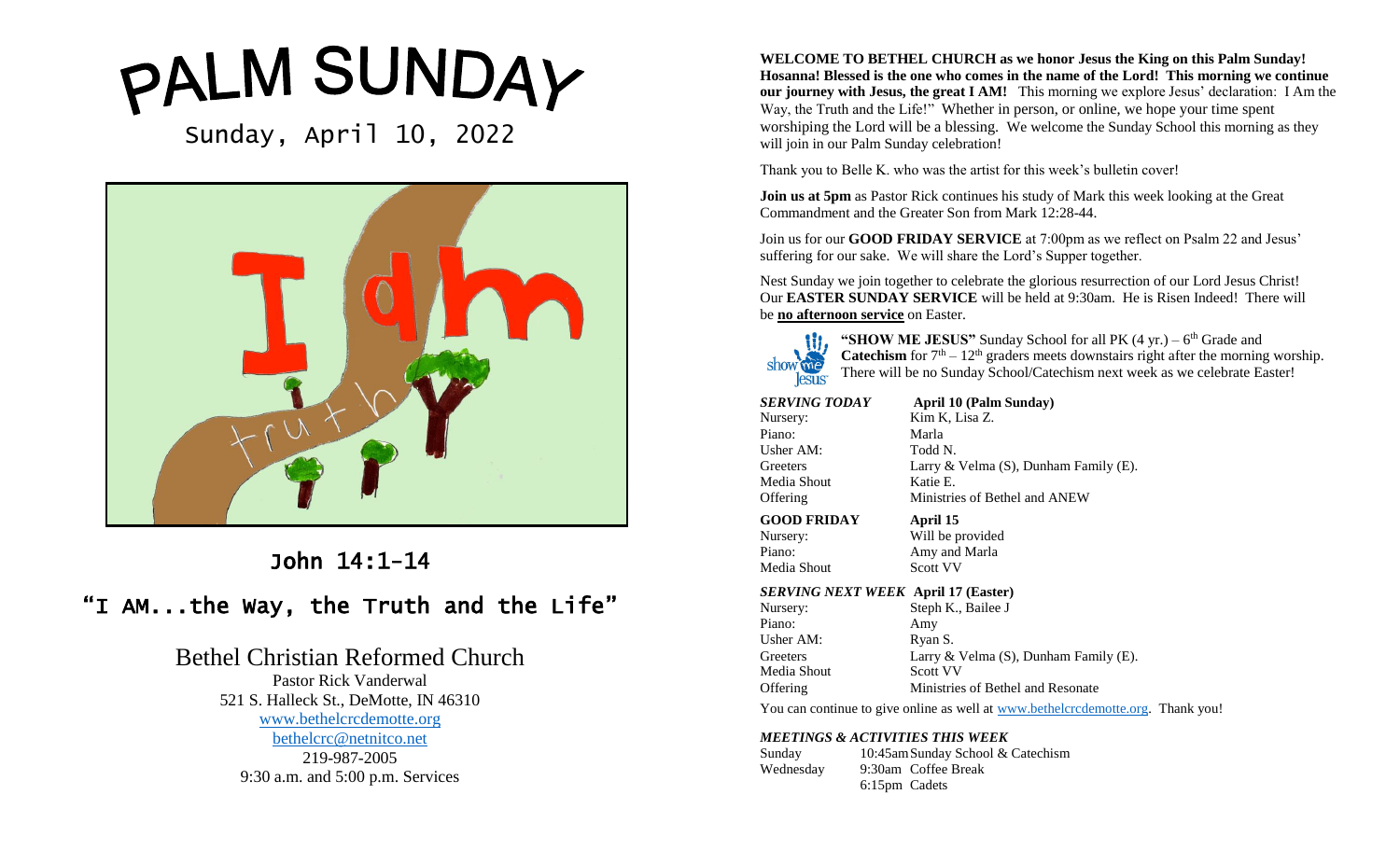## **MORNING WORSHIP**

Welcome

Opening Scripture: John 12:12-19 Song: "All Glory, Laud, and Honor" Prayer of Praise

# God's Greeting

## Mutual Greeting

# Songs of Praise

- "Hosanna" (Praise is Rising)
- "Everlasting God"

Prayer of Confession:

Reader 1: Lord Jesus, we are a fickle people, quick to turn away. We are quick to flock to you when all is well, but we are prone to scatter when there is opposition or criticism.

Reader 2: Too often we have kept silent before you, afraid to proclaim your praise. It is easy to join the crowd as you ride triumphantly into Jerusalem singing our joys and expectations, dancing our hopes and dreams. It is far more difficult to stand by you as the crowd cries for your crucifixion.

# **ALL:** *Forgive our weakness when we turn away.*

# *Strengthen us for the journey ahead as we relive your suffering and death, that we might stay beside you to the end. Give us the courage to shout our hosannas, not only today, but each and every day. Amen.*

Assurance of God's grace Song of Praise While Offering is Received: "There Is a Redeemer" Offering, for Ministries of Bethel and ANEW Prayer of God's People

Children's Message Singing: "Hosanna, Hosanna" (Hosanna in the highest)

John 14:1-14 Sermon: **I AM: the Way, the Truth, the Life** Prayer God's Blessing

Closing Song: "To God Be the Glory"

# **5 PM AFTERNOON WORSHIP**

# Welcome

Song: "Come, Thou Almighty King" Prayer

Call to Worship – Psalm 66:1-4

- "O Come, My Soul, Sing Praise to God"
- "Spirit of God, Who Dwells Within My Heart"
- "We Are an Offering"

# Time of Prayer

Scripture: Mark 12:28-44 Sermon: Mark Manuscript: **The Great Commandment and the Greater Son** Prayer God's Blessing Closing Song: "Christian Hearts in Love United"

# *CHURCH FAMILY – Please continue to pray for:*

- Please continue to pray for Keith C. Please keep Keith and Connie in your prayers, that God's healing grace may be upon him.
- Prayers for Elmer VM, Ted & Donna H, Corky B, John B, Barb E, Andy and any others who may struggle with health concerns or not able to get out and about so readily.

# *ANNOUNCEMENTS*

**COFFEE BREAK** meets on Wednesday's from 9:30am-11am. Nursery Provided. Our last meeting will be on April  $20<sup>th</sup>$ .

**CADETS** will have one more regular meeting on Wednesday, April  $13<sup>th</sup> 6:15-8:15pm$ . Be sure to complete any badges and fill out the devotion sheets before the meeting. Year-end auction date is changed to April 20<sup>th</sup>. It will be held at Bethel! More details will be sent before the meeting!

**GEMS** will meet on Wednesday, April 20. This will be a special movie night. All completed devotions (with parent signature) and badges MUST be turned in by 6:30pm on this night. Please also bring all crafts made throughout the year and badge items so we can use them for the GEMS Sunday display. Be sure to have your name on them!

The council is working on a **NEW DIRECTORY** for Bethel. You will see directory pages laying out on the table in the back of church. Please take a minute to check your information: names, address, all emails we have listed, cell numbers and phones. Mark out anything you do not want listed and make corrections to anything that we have wrong or additions that need made. Any questions talk to Russ VM, Barb W, or Janet B. Thank you for taking the time to do that so we can have the information as updated as possible.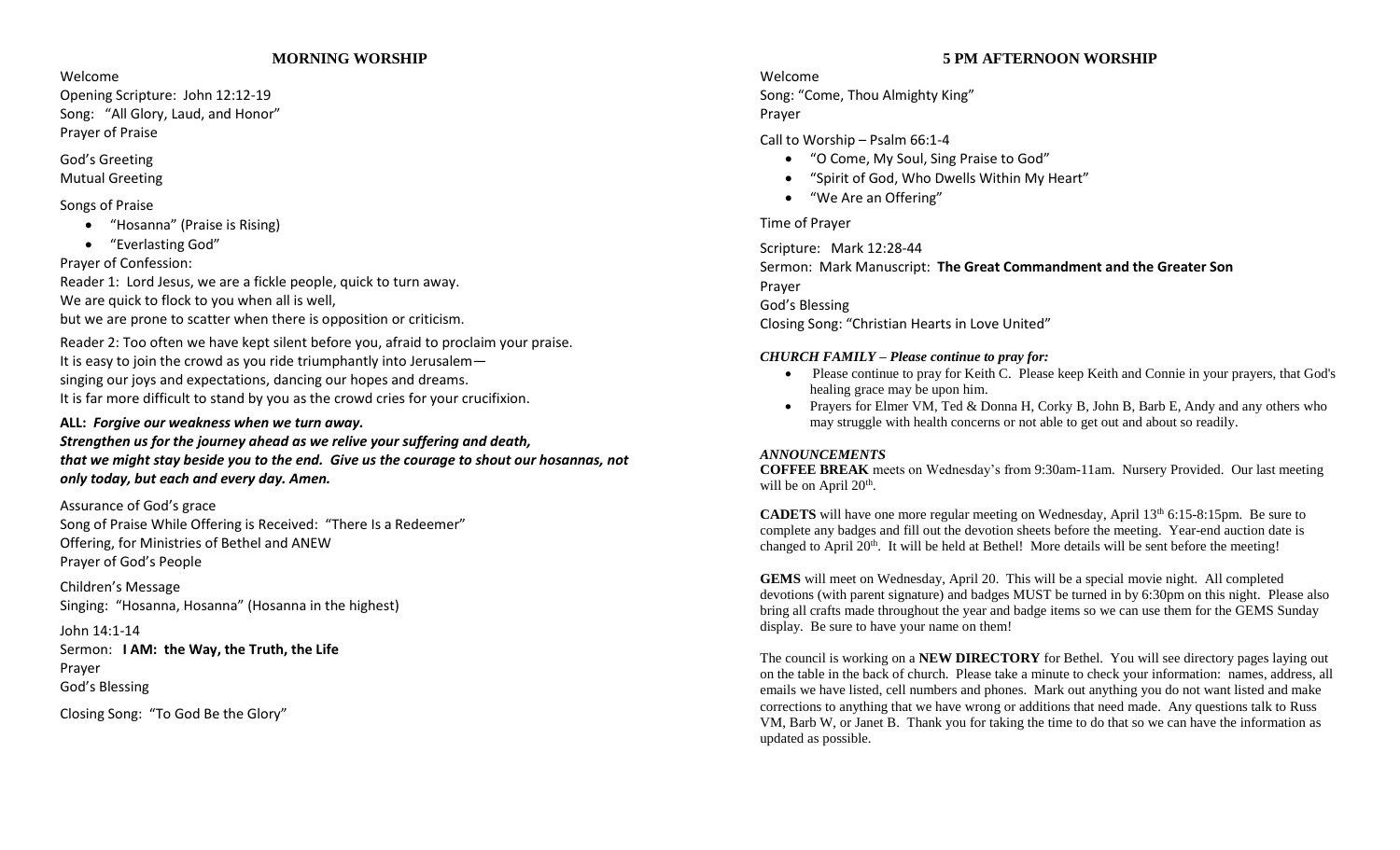Come to **WORSHIP NIGHT ON APRIL 16 AT 6 PM AT SPENCER PARK!** There will be yard games, snacks and refreshments at 5 pm and worship will begin at 6. This event is being organized by Covenant Christian High School students Kendra Zylstra and Nathan Bennett. Please call/text 219-743- 8125 with questions and for more information, or visit DeMotte Christian Schools' Facebook page. (In case of inclement weather, it will be in Covenant's gym). Also, bring a lawn chair or blanket to sit on. Hope to see you there for a great night of fellowship and worship!!

**A NEW REQUEST**: One of the ANEW mom's is graduating out of the program this year and we are looking for at least 3 people who would be willing to help with the graduation dinner. It will be on May 19 from 6-8pm at the Crown Point CRC. This would be a great opportunity to serve and witness what God is doing through the program. If you are interested, please talk to Marla VM

**CPR/AED Training:** Some of you may have noticed that our church has an AED (Automatic External Defibrillator) on the wall, by the coffee table. That machine can save a life and it is easy to use, should it be needed someday. Knowing how to do CPR, along with using the AED, can save a person's life is as little as 2 minutes and it is absolutely possible for anyone to learn how to do CPR and use the AED! Due to some interest in learning how to do both, Andrea Z. is willing to teach a class to whoever is interested in learning these very easy lifesaving skills. There is no set date or time at this point, this is just a call out to see who is interested. It is highly encouraged for anyone who would like to learn not only adult CPR, but also infant CPR, how to relieve infant choking, and how to use the AED, to come to this class. The class takes approximately 2.5 to 3 hrs. and you will walk out knowing some amazing skills, that hopefully you will never need to use, but if you do, you can save a life! Please email, call or text Andrea Z. if interested. If there is interest, a future date/time will be set. [andreaffemt@yahoo.com](mailto:andreaffemt@yahoo.com) or text or call 262-705-7280.

**Bible League** Illiana Division Volunteers are hosting a special l**uncheon at Teibel's** Restaurant on Thursday, April 21 at 11:30am. Learn about the impact of ministry around the world and enjoy a fun fashion show. Reach out to Ruth or Rachel Broertjes for tickets – 219-987-2920. You will also have an opportunity to partner in sharing God's Word. Tickets for Chicken or Perch - \$20

Oak Grove Nursing Home has a critical **need for volunteers** to help with opportunities such as assisting in Bible studies, bingo, arts and crafts and other social functions. If interested, you will need a TB test that they provide. Call 219 987 9227.

**THE MEN'S GOLF LEAGUE** will begin THIS Tuesday, April 12 at 4:00 P.M. at Sandy Pines. All levels of skill are welcome. If you have any questions, please call or text Dave Jolink at 219-671-0730.

#### *SCHOOL ANNOUNCEMENTS*

**DMCS Bylaw Changes 2021-2022 –** Society members will vote on proposed Foundation Bylaws. Hard copies of these changes are available at either campus (DeMotte Christian Grade School or Covenant Christian High School).

DMCS Society Meeting – April 12, 2022 – DeMotte Christian Schools, Inc. strongly encourage you to attend the Annual Society Meeting on Tuesday, April 12 at 7pm at Covenant Christian High School. Society members will vote on the proposed advisory budget, new Board members, and proposed Foundation Bylaws. The bylaws require that a member "be 18 years of age or older and have individually contributed a minimum of \$50 to the school corporation in the 13 months prior to the publication of the agenda."

If submitting an absentee ballot for board members, a member must complete the election ballot AND the member affirmation statement, place in a sealed envelope, sign the outside, and turn in to the school offices. Hard copies of the Society booklets and Annual Financial report are available at either campus DMC Grade School or CC High School. The annual Financial Report will not be opened for discussion, it is simply provided to give insight and transparency into the financials of DMCS.

### **Restored Resale Inc.**

Restored Resale, a DMCS partner, is in desperate need of volunteers and monetary donations to get the store up and running. They have a great many needs to meet, so please consider how you may be able to help them. Contact them at [RestoredResaleInc@gmail.com](mailto:RestoredResaleInc@gmail.com) to find out more and get involved. Thank you!

#### **DMC JOB OPENINGS FOR 2022-2023**

#### **Full-time Elementary Teaching Position for 2022-2023**

DeMotte Christian Schools, Inc is accepting applications for a full-time elementary teacher position. Grade level of the position to be determined based on the candidate's strength and current teaching staff. Applicants should hold at least a baccalaureate degree in elementary education from an accredited college or university and be an active member of a church with a Reformed persuasion. Although not a requirement, it is preferred that candidates possess leadership qualities or a special education background. Opportunities to lead extracurricular activities or athletics are also available. The position will be posted until filled. If interested, please submit your cover letter, resume, and a completed application to the contact below. Contact: Dan Weaver DeMotte Christian Grade School Assistant Principal Phone: 219.987.3721 Email: dweaver@dmcsemail.org

#### **Junior High Science Teaching Position for 2022-2023**

DeMotte Christian Schools, Inc. is accepting applications for a full-time Junior High Science teacher. Applicants should hold at least a baccalaureate degree in secondary education from an accredited college or university and be an active member of a church with a Reformed persuasion. Although not a requirement, it is preferred that candidates possess leadership qualities or a special education background. Opportunities to lead extracurricular activities or athletics are also available. Position will be posted until filled. Contact: Mr. Dan Weaver DeMotte Christian Grade School

Email: [dweaver@dmcsemail.org](mailto:dweaver@dmcsemail.org) Phone: 219.987.3721

#### **DMCS JOB OPPORTUNITIES**

DMCS is looking to create a list of **substitute custodians** if any of our current custodians need additional help or are absent. If you are interested, please contact Superintendent Hucks at lhucks@dmcsemail.org.

Do you have a CDL with a passenger endorsement, or are you interested in obtaining one? DMCS is in need of **bus drivers** for the 2022-2023 school year! For more details, contact Jill Struble at [jstruble@dmcsemail.org.](mailto:jstruble@dmcsemail.org)